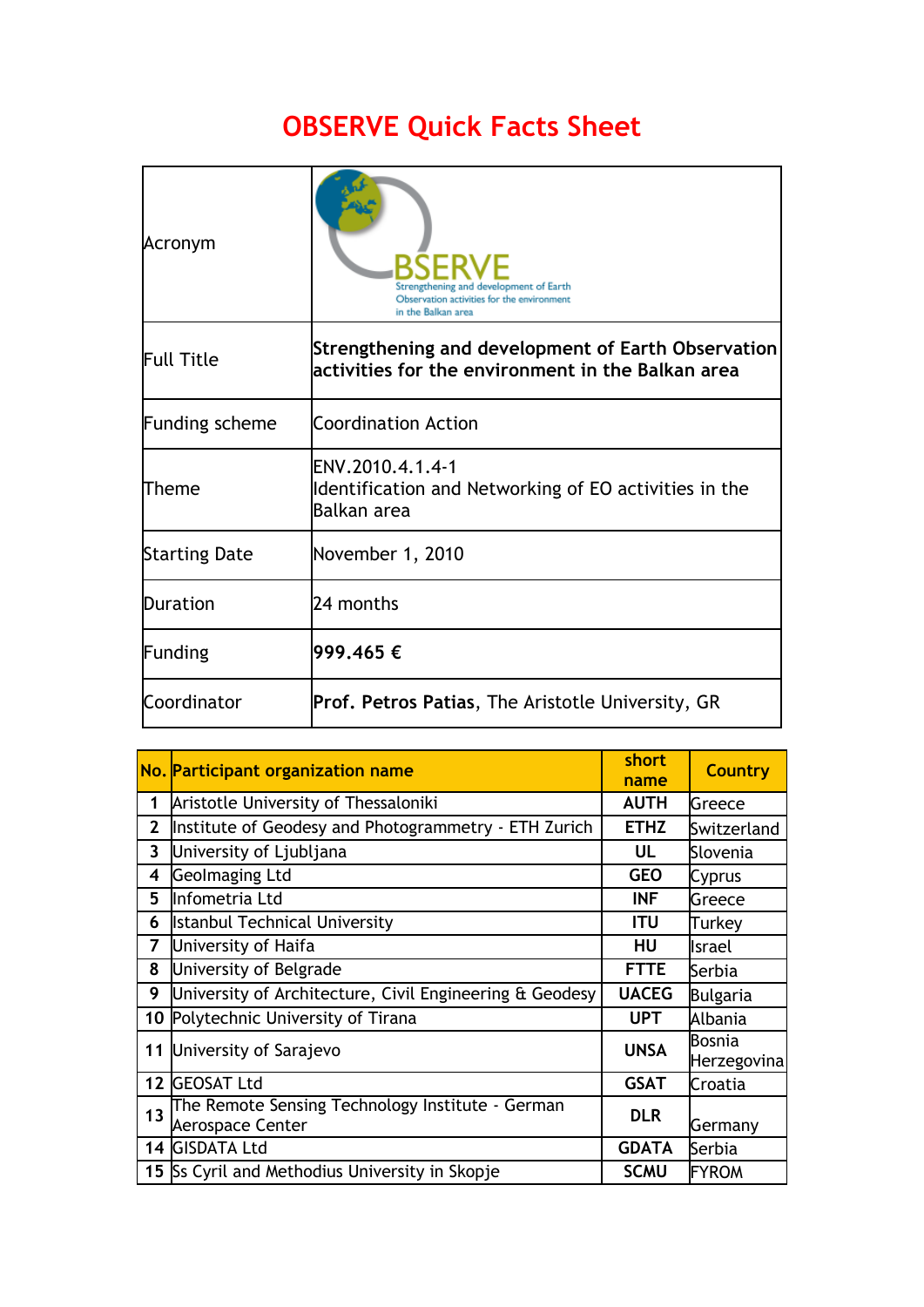## **The concept**

Balkan countries do not have a coherent and continuous approach towards the challenge of implementing integrated Earth Observation (EO) applications in environmental monitoring and management. It should be mentioned that the Balkan countries, except Greece, are not ESA members. Besides, Albania, Serbia, Bulgaria, FYROM, Montenegro and Bosnia Herzegovina are also not members of the GEO.

The defect in the implementation of EO applications and their use in the environmental decision making are manifested through the limited synergies among national and regional institutions, ineffective technological means and discontinuous record of participation to international organizations and committees.

On the other hand, the increasing importance of a common approach towards effective environmental monitoring practices, for the benefit of the societal web of the broader Balkan region, calls for immediate action, setting as a starting point the built up of regional institutional capacity and spillage of technology transfer.

The aim of the *OBSERVE* project is to collect and compile all the necessary information for delivering an integrated analysis on the current status of EO activities and networks in the Balkans regarding environmental monitoring, the potential benefit from the full exploitation of an integrated capacity development strategy and the prospect of creating a relevant permanent EO Community in the broader region. *OBSERVE* project has the ultimate goal to raise awareness and establish firm links with the regional decision making bodies on the importance of a mutual and enhanced EO application network on environmental monitoring according to the principles of the GEO.

An additional key objective is to ensure a focused and strong dissemination strategy in the Balkan region. This includes EO and environmental decision makers, as well as national and regional government decision makers, the international research community, local stakeholders, the media and other valuable "multipliers".

The *OBSERVE* project consortium consists of:

- **15** institutions from
- **13** different countries,
- **8** of which belong to the Balkan region.
- **10** of the partners are Universities/Research Organizations while the other
- **5** are from private sector.

## **The Vision**

*OBSERVE* has the vision of establishing a new Balkan EO community of multilevel stakeholders that will make use of state of the art technological developments, products and knowhow from the existing European EO community and industry.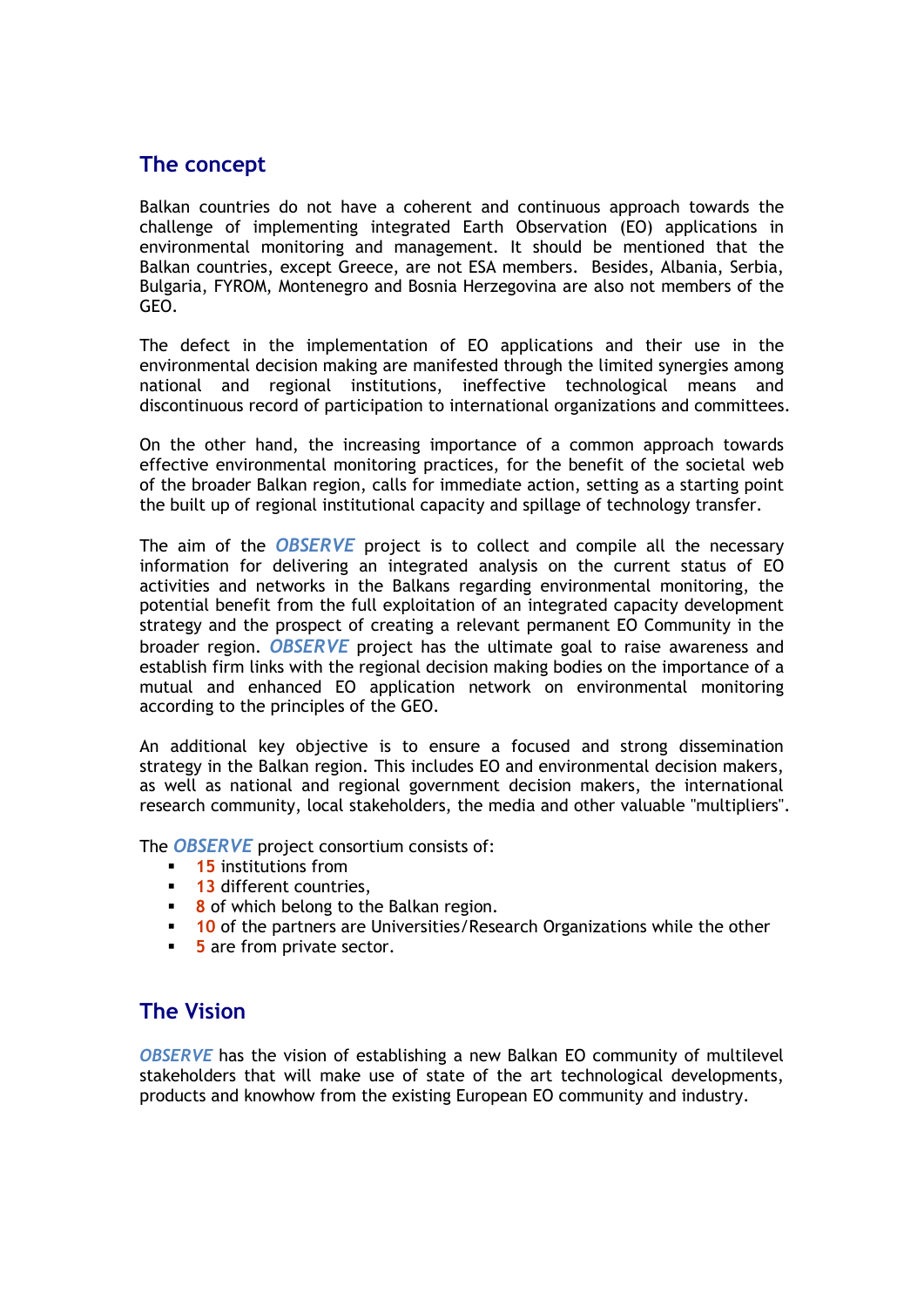## **Strategic Objectives**

- Build a spatial database and web inventory with all existing dynamic elements related to the scope of the relevant analysis in order to reinforce new synergies in EO solutions for the benefit of environment;
- Raise awareness on the need to harmonize policies and practices in the field EO applications in order to address the challenges described by the GEO societal benefit areas;
- Serve as an efficient mechanism for recording, monitoring and influencing policy in EO;
- Favour exploitation and development of EO activities and ensure coordination of these activities for the benefit of natural resources management;
- **Promote the idea of permanent institutional links and mutual cooperation** between Balkan states in the field of EO for environmental management;
- Ensure free access of Balkan countries to all advantages of Earth Observation techniques;
- Promote cooperation between Balkan States in the fields of training and sharing of staff and experiences in all aspects of EO.



Beijing 2010,

European Commission contribution to the GEO Ministerial exhibition